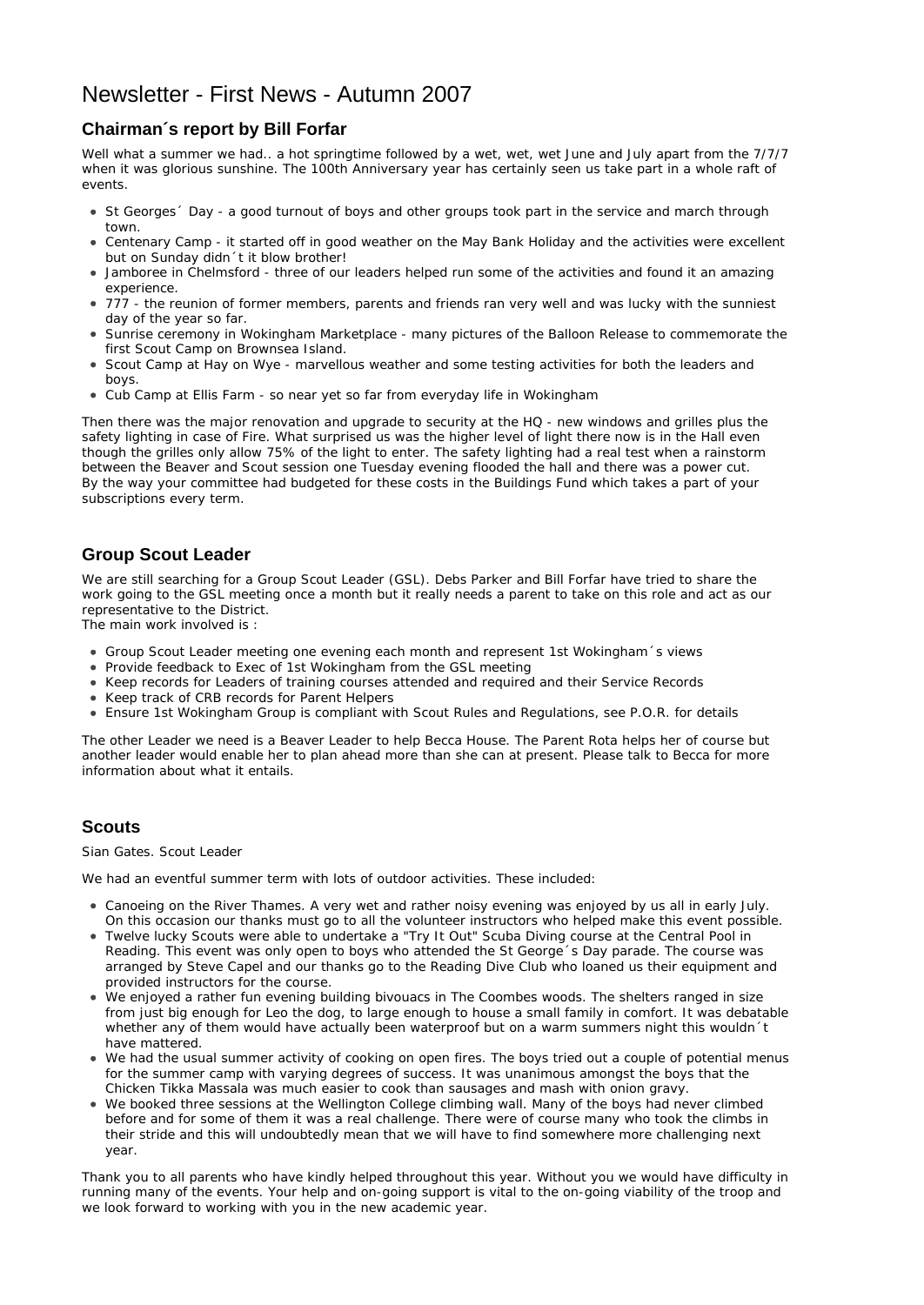#### **Scout Camp**

report from Sian Gates. Scout Leader

This years camp was a glorious success. Despite some last minute nerves because of the very wet weather in the previous week it all went very well. The sun started shining on the day we left and didn´t stop until we returned home. There were only a couple of short showers and these didn´t cause any inconvenience at all because we were all in our tents asleep at the time.

The camp location was a large flat field adjacent to the River Wye. Access was a little interesting especially at the start when everything had to be brought in by tractor because the tracks were too muddy for cars and vans to come down. Thankfully this improved by the Tuesday and we could with care get cars, vans and minibuses on and off the field.

Because of the wet weather in the previous week, we were reluctant to canoe The River Wye. Instead the first canoeing group had the opportunity to canoe on the Brecon and Monmouthshire Canal which they thoroughly enjoyed. The second group did canoe on the River once we had canoed it ourselves to check what the flow was like. This made life a lot easier as we took the canoes up to Galsbury and then the boys canoed back down to the campsite where we had our own launch facilities.

The horse riding received a mixed reception from us all. Very few of the boys had been horse riding before and most of the leaders were not keen riders either All the boys and many of the available leaders did however give it a go and some good fun was had along the way. There were however some rather funny sights when we got off the horses at the end of our two hour ride.

Climbing was combined with mountain biking this year. There was rather a long walk into the climb location so bikes were hired to get the boys in and out more quickly. This also meant that we could take the non-climbers off for a bike ride rather than have them hanging around at the bottom of the rock face waiting for their turn. The bikes came back very muddy and so did many of the boys. The climb location was excellent with good views from the top of the rock face and a good choice of climbs for the boys to undertake. A good day with many very tired scouts on the return journey.

This year we decided to take a full day hike on the hills instead of the usual half day hike. The walk was split into two sections, one high level and one low level. The weather was fantastic and the views were spectacular. At the end we enjoyed a much need ice cream from what must have been the luckiest ice cream van in the Black Mountains that day. The older boys were given the opportunity to go on an overnight camp after the hill walking. We camped alongside a small river in one of the valleys close to Capel-Y-Fin. The boys pitched their tents and then cooked food on Trangias instead of the usual gas stoves. For many this was their first taste of Trangia cooking. It was a good night apart from the midges which unfortunately found all of us very tasty!

On Friday we let the Scouts loose in Hereford for some retail therapy and then took them to the local swimming pool to clean up before coming home on the Saturday. This is an annual ritual which the boys look forward to because they haven´t seen shops or hot running water in over 6 days! Friday evening sees the official camp bonfire and also the end of camp BBQ. As a general rule we feed the Scouts more than they can possibly eat and then have a good old fashioned sing song around the fire. This almost certainly ensures that the boys go home on a happy note and they usually forget about any hiccups that they´ve had previously in the week.

Next years´ camp is from 26th July to 2nd August. We are going to the Isle of Purbeck in Dorset. More details will be available shortly.

## **Cubs**

Deb Parker. Cub Scout Leader

We had an interesting term with the a lot going on, though not as much outdoors activity as we would have liked. It was a miserable summer that is for sure.

The boys in the first part of term finished off their Scientist Badge, and with the results just coming in of the tallest sunflowers, we can get the badges. Yes quite a few of them did grow which shows what keen gardeners we have.

We did the normal activities like up to the The Coombs woods for tracking and a wide game, luckily it wasn't the Tuesday with heavy rain. Plus thanks to the dads that helped me out on the leadership front. We did fire lighting and all ate burnt sausages, I do keep telling them a bit of charcoal is good for them. They also made their own burgers for July the 4th which went down well.

We had a visit from Steve Jarvis who once was a leader with us and now lives in New Zealand, plus his son Tom. Steve got talked into running a cub pack in Arrowtown, New Zealand, so we have a lovely display of things at the back of the hall that we got sent. The boys presented Arrowtown with an old 1st Wokingham group flag which I sewed a lot of badges to. So Steve took it back with him. Plus this term the boys did their own video which I have sent them too. The boys did really enjoy that evening that is for sure.

The other 3 major things that happened last term were:

1) District (Scouting Centenary) camp, which took place as most of you know over the May bank holiday when it just rained and rained. I have never sent boys home before but it was horrible. Well done to those scouts who helped us clear up on the Monday, plus to the boys who coped so well. Just thank goodness we had one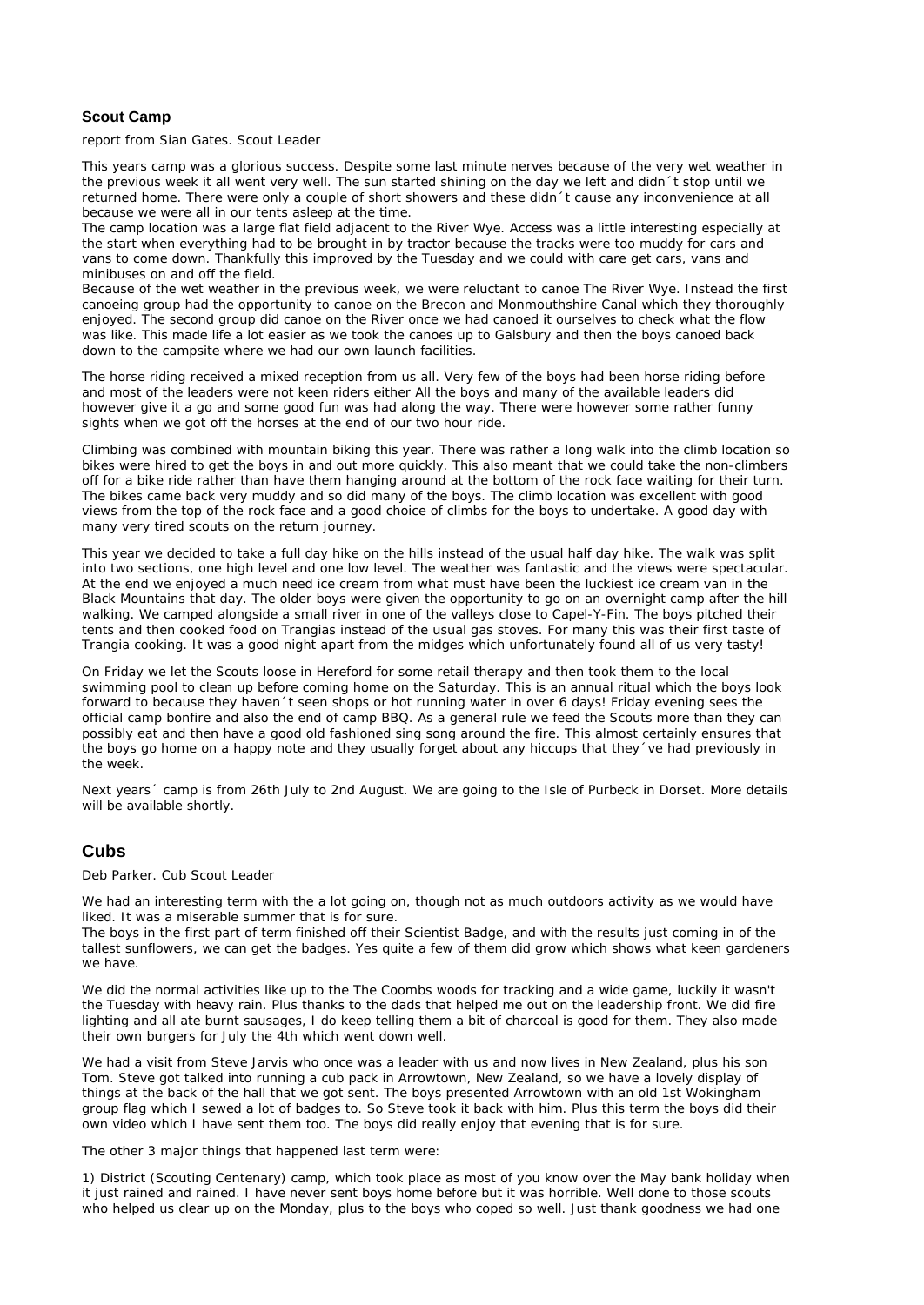good day Saturday where they did do some activities.

2) Father and son Camp (what a large turn out). Again the weather went against us on the Saturday but you all coped so well, even when I made you go on a night hike when the skies decided to really chuck it down. The rest of the day we did some silly bits as well as some more serious activities. I hope you enjoyed the rifle shooting. Sunday we calmed down a bit, think we needed to with the night the dads had had!! They all cooked a wonderful lunch on open fires. I do apologise to all the companies that had a man down on the Monday too. But for us leaders, thank you for a fantastic weekend.

3) Last thing was our summer camp where at last the weather gods were smiling on us. We had our normal great weekend with a lot of help and doing all the normal things that we do on camp. The boys were a good lot and all worked really hard together, which is fantastic to see. We even turned some of them round from really not wanting to be there, to actually crying when home time came along and refusing to leave. (can't be bad)

#### **Cub Camp**

report from Alastair McRae

On Saturday the 25th of August some of the Cub scouts of first Wokingham Cub group went to Cub camp. In the morning of the Saturday we were shown around the campsite and were told the rules. Then we had to put up the tents. It was fun putting up the tents because it made us all work as a team. Then we had a picnic lunch. Everyone was really excited about playing different games and doing different activities. One of the best games was capture the flag. It was also good fun sitting around a campfire singing campfire songs. We went for a hike on the Sunday.

We all really enjoyed Cub camp and we thank the leaders for giving up their time!

#### **Beavers**

Becca House. Beaver Scout Leader

Last term was really exciting. We had the honour of designing the 1st Wokingham Flag for the District Centenary Camp. We used a combination of four different designs and this was transferred onto a canvas flag by Richard. We attended the Centenary camp with 8 beavers who now take great pride in wearing their new scarves, especially as they don´t have to worry about getting them the right way round!!! I would like to say that despite the weather etc., they behaved incredibly well and they all had a great time.

This term we have planted sunflowers, learned how we can Reduce, Reuse and Recycle and looked at Aviation. We ran an evening on Canada in an effort to welcome Jenn (who is Canadian) and learn more about Canada from her. We are also ran a joint evening with 1st Chalfont Rainbows where we learned about tracking and laid trails.

We have been working on our Hobby badge. The hobbies have included fossil collections, wonderful K´Nex constructions, talks about Tae Kwon Doe and displays of football trophies & medals.

#### **777**

An afternoon and evening of celebration was organised to celebrate 25 years of scouting at our Redlands Park Farm headquarters.

Boys from the group and their families were joined by leaders, former leaders and former members including 86 year old Frank Day who with his three brothers were some of the first members of 1st Wokingham Scouts.

Steve Jarvis a former leader and his son Thomas travelled from New Zealand to join us. Steve dedicated a mess tent to remember his father Mike who was also a leader who died tragically in a climbing accident.

The town mayor Councillor Brian Willis with his wife Ann cut a cake shaped like the hut that had been made by Bill Forfar. Refreshments were enjoyed by everyone and the evening ended with a sing sing around the camp fire.

## **Forthcoming Events**

For full details about these events then please visit our web site at http://www.firstwokingham.org.uk/group/events or look on the notice board in the entrance hall to the HQ.

| 7th Nov 2007             | Social | Fireworks Evening (HQ)                                                                                  |
|--------------------------|--------|---------------------------------------------------------------------------------------------------------|
| 8th Mar 2008 Fundraising |        | Quiz Night (HQ)                                                                                         |
| 5th May 2008 Fundraising |        | May Fayre (Wokingham Town Centre)<br>We will need some parental help so please plan ahead to<br>be free |